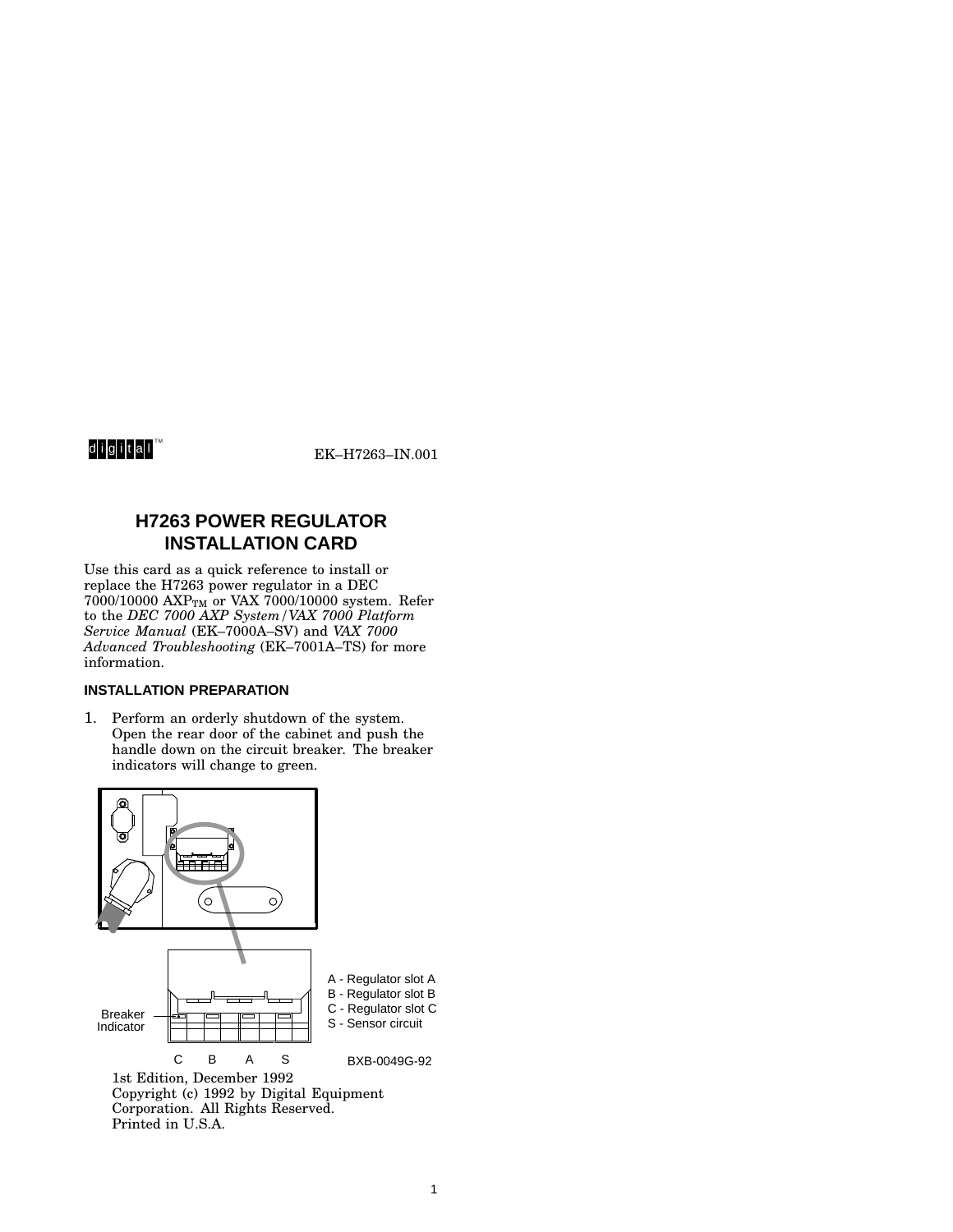- 2. To ensure the circuit breaker is not unintentionally switched on, flip the lockout plate down and lock the tag in place with a padlock.
- 3. Open the front door of the cabinet and loosen the two captive Phillips screws (one each at the top and bottom) of the regulator to be replaced or the filler module where the power regulator will be installed. Grasp the handles of the regulator and pull it out.

*WARNING: The power regulator weighs about 20 kg (40.4 lbs). Be very careful when lifing and positioning it.*

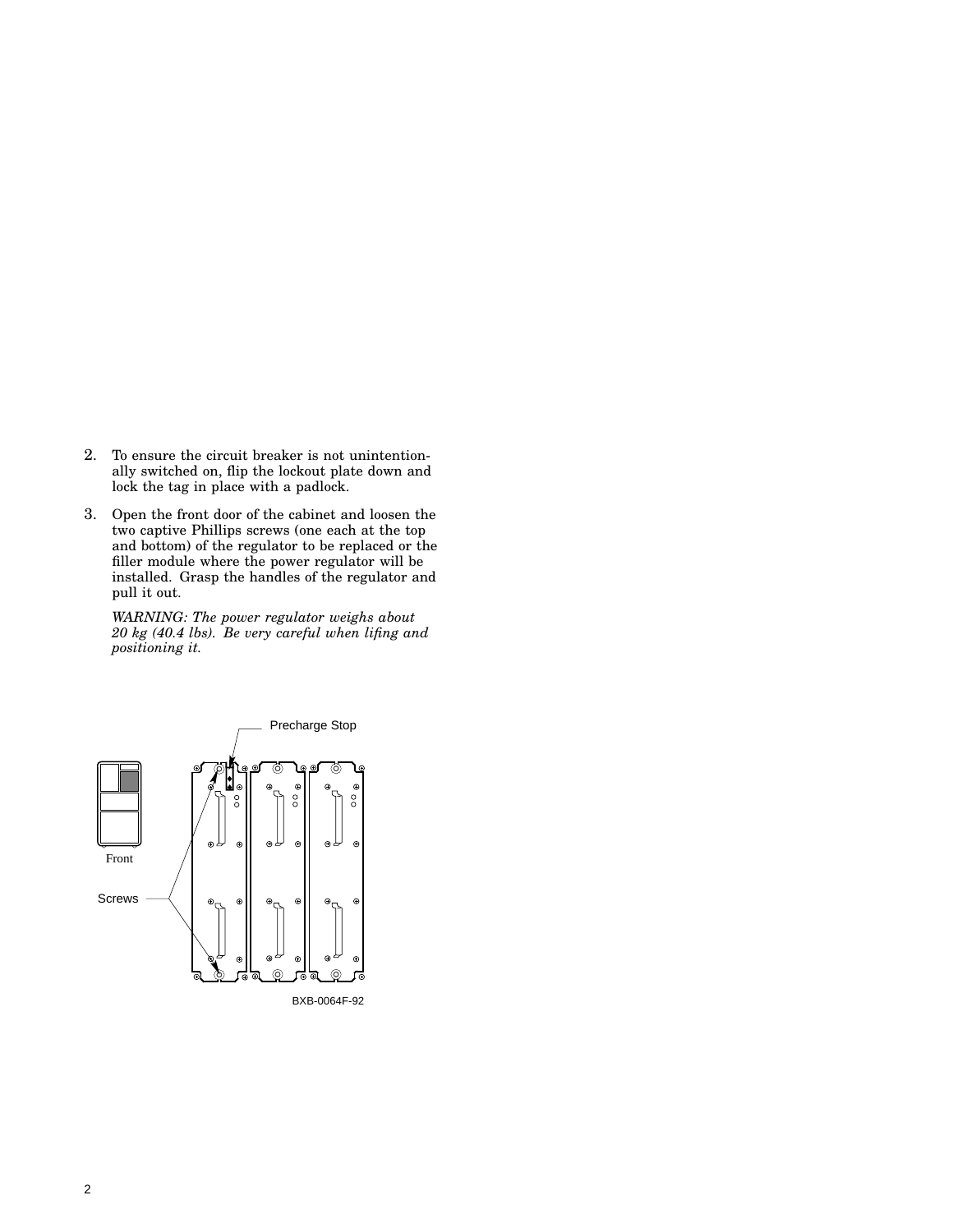4. When removing a regulator, do not touch the 33-pin DC connector on the rear of the regulator. Cover the charged connector with the conductive foam provided with the replacement regulator to prevent rapid discharge of the stored energy.

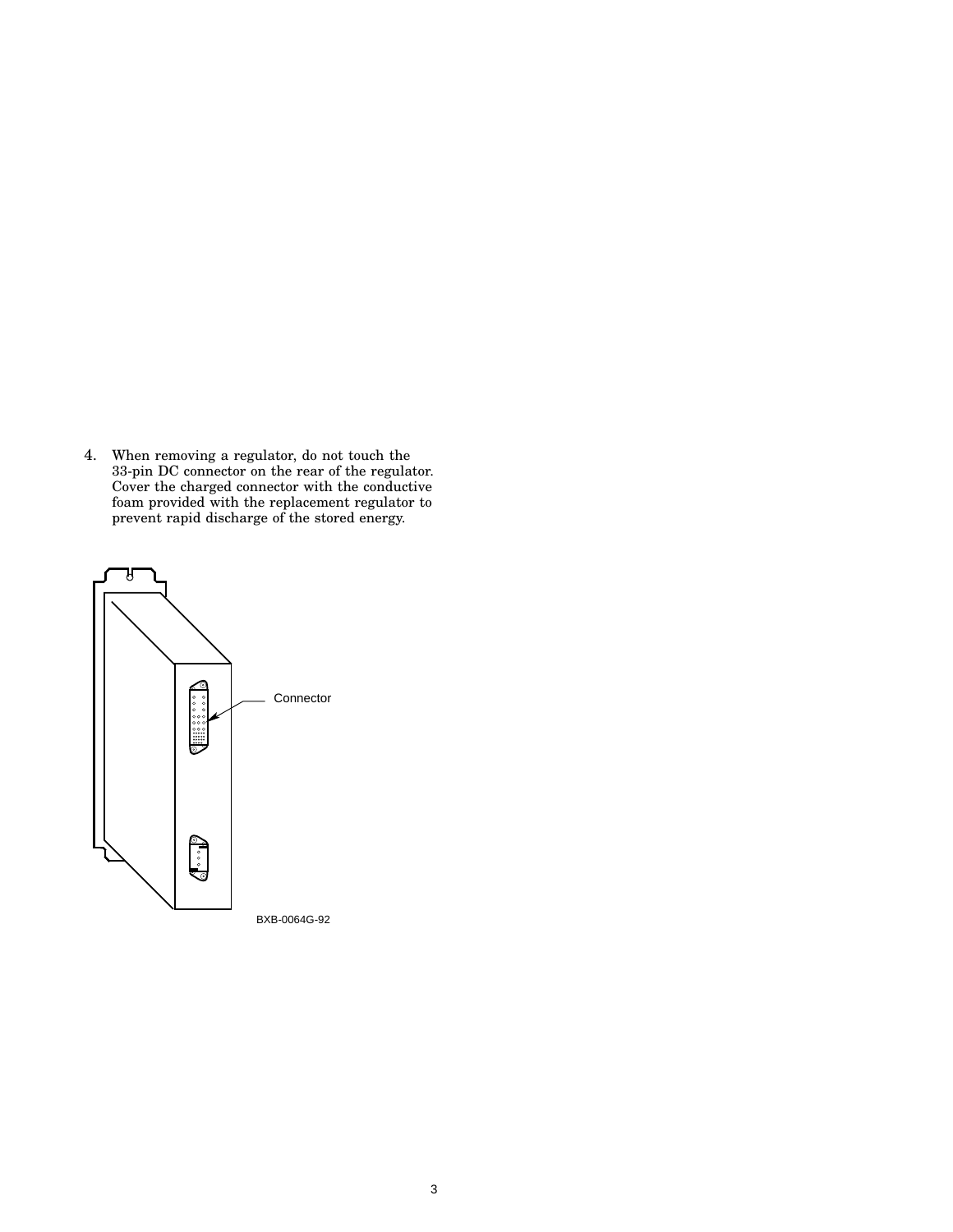## **INSTALLING AN H7263 POWER REGULATOR**

1. Make certain the regulator is oriented correctly and that the regulator precharge stop is in the down position before installing.

Refer to the *DEC 7000 AXP System/VAX 7000 Platform Service Manual* for information on regulator placement to ensure each phase is balanced.

2. From the front of the cabinet, seat the power regulator in its slot and push it in as far as it will go. Do not force the regulator. If it does not fit, make certain it is oriented correctly and that it is the correct variation.

There are two variations: the H7263-AA for North America and the H7263-AB for Europe/ GIA/Japan. There are mechanical interlocks to ensure the correct regulator is used with the correct AC input box.

- 3. Wait 5 seconds and then lift the precharge stop and push the power regulator in the rest of the way.
- 4. Tighten the captive screws at the top and bottom of the power regulator.
- 5. Remove the padlock and switch the circuit breaker to On.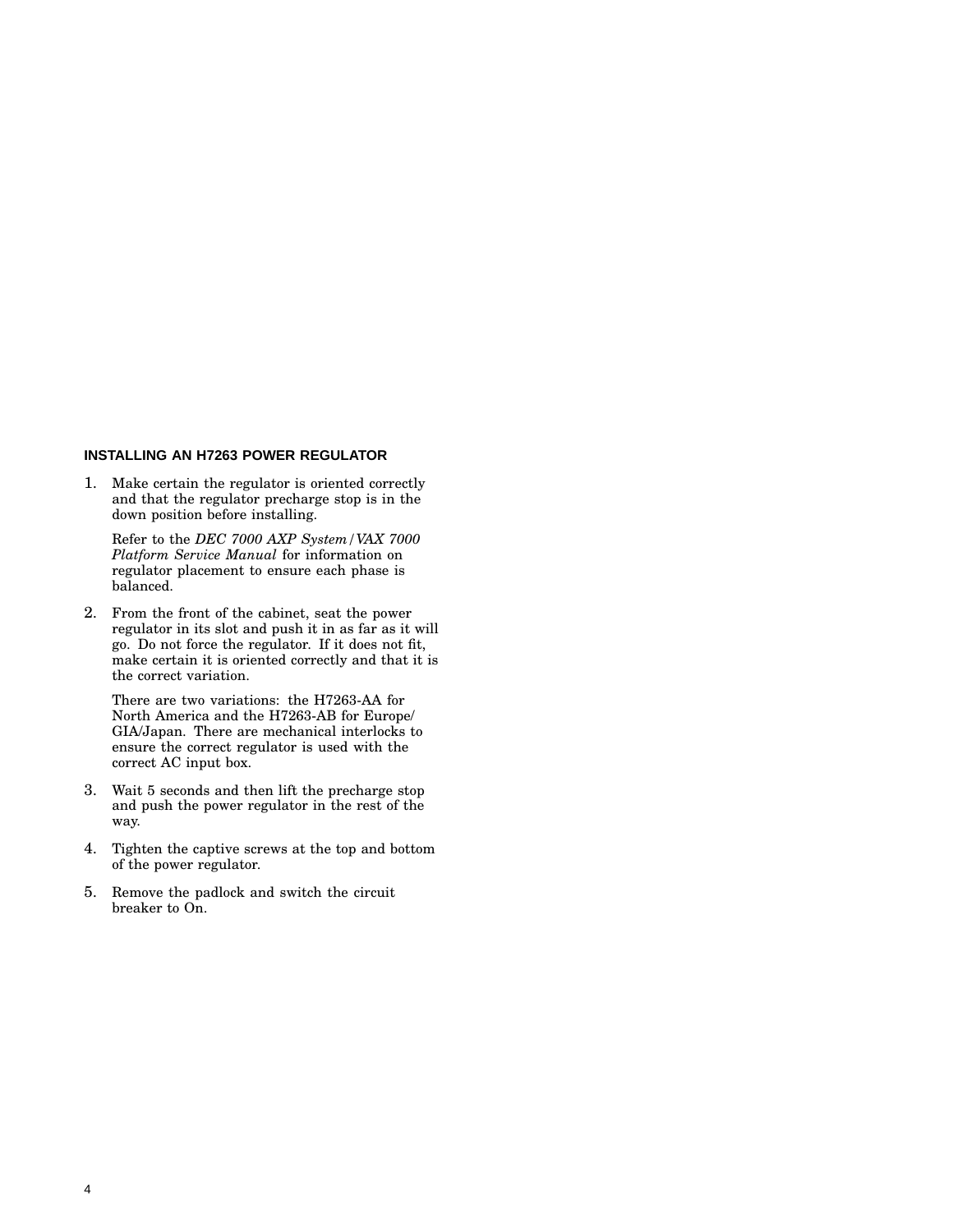## **POWER REGULATOR VERIFICATION**

Power up the system by turning the keyswitch from Disable to either the Enable or Secure position. Power sequencing begins and the system runs selftest. Check the self-test display to make certain there are no problems.

Each power regulator has a Run LED and a Fault LED.